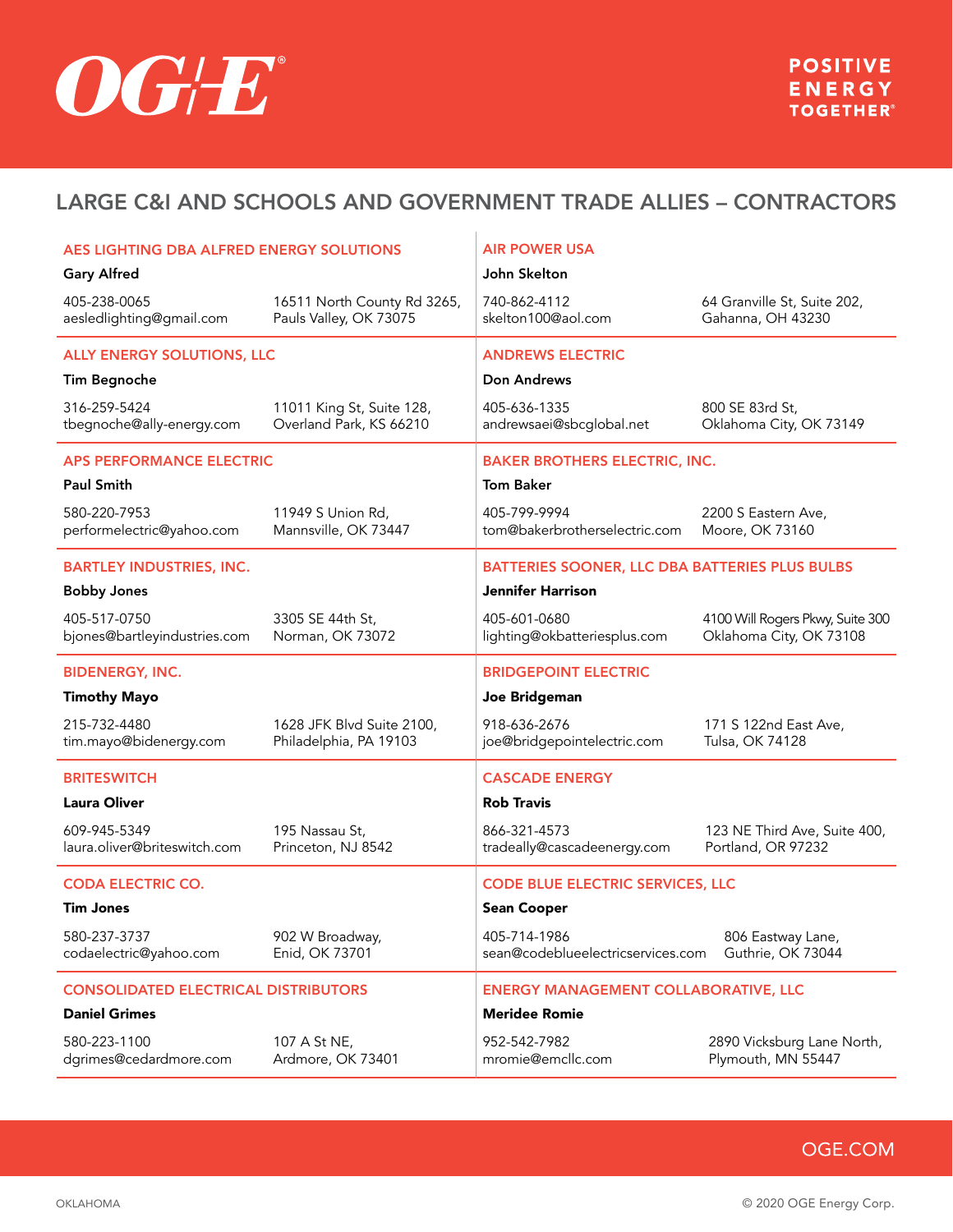

| <b>ENERGY MANAGEMENT COLLABORATIVE, LLC</b>    |                                                     | <b>ENTEGRITY ENERGY PARTNERS</b>                  |                                                     |  |
|------------------------------------------------|-----------------------------------------------------|---------------------------------------------------|-----------------------------------------------------|--|
| Jessica Johnson                                |                                                     | <b>Brandon Day</b>                                |                                                     |  |
| 651-502-7917<br>jessicajohnson@emcllc.com      | 2890 Vicksburg Lane North,<br>Plymouth, MN 55447    | 800-700-1414<br>brandon.day@emtegritypartners.com | 10319 East 54th St,<br>Tulsa, OK 74146              |  |
| <b>EXCEL ENERGY GROUP, INC.</b>                |                                                     | <b>FIRST LIGHT OF TULSA</b>                       |                                                     |  |
| Jacob Shatwell                                 |                                                     | <b>Christopher Buerger</b>                        |                                                     |  |
| 479-280-1928<br>jshatwell@excelenergygroup.com | 3003 E 17th St,<br>Russellville, AR 72802           | 405-679-2929<br>chris@greenlightleds.com          | 5003 S 101st East Ave,<br>Tulsa, OK 74146           |  |
| <b>GRAVITT SERVICE CO.</b>                     |                                                     | HUNTER SUPER TECHS SERVICE CORP.                  |                                                     |  |
| <b>Charley Gravitt</b>                         |                                                     | <b>Jeff Keith</b>                                 |                                                     |  |
| 405-740-8507<br>cdgravitt@gmail.com            | 1511 Excaliber Dr,<br>Tuttle, OK 73089              | 580-223-9090<br>jerr@hunterhearandeair.com        | 707 Lake Murray Dr S,<br>Ardmore, OK 73401          |  |
| <b>HUNZICKER BROTHERS</b>                      |                                                     | <b>JOHNSON CONTROLS, INC.</b>                     |                                                     |  |
| Deina McIntosh                                 |                                                     | <b>Robert Drake</b>                               |                                                     |  |
| 405-605-6860<br>dmcintosh@hunzicker.com        | 501 N Virginia Ave,<br>Oklahoma City, OK 73106      | 918-259-6319<br>robert.g.drake@jci.com            | 2601 North Hemlock Court,<br>Broken Arrow, OK 74012 |  |
| <b>KAESER COMPRESSORS, INC.</b>                |                                                     | <b>KEELING HAWKINS, INC.</b>                      |                                                     |  |
|                                                |                                                     |                                                   |                                                     |  |
| <b>Drew Johnson</b>                            |                                                     | <b>Roberta Keeling</b>                            |                                                     |  |
| 913-599-5100<br>drew.johnson@kaeser.com        | 8334 Melrose Dr,<br>Lenexa, KS 66214                | 580-513-2993<br>robertackeeling@hotmail.com       | 851 36th Ave NW,<br>Norman, OK 73026                |  |
| <b>LED LEADERS</b>                             |                                                     | <b>LED SAVINGS, LLC</b>                           |                                                     |  |
| <b>Vickie Roop</b>                             |                                                     | <b>Jason Brady</b>                                |                                                     |  |
| 580-318-4508<br>vickieroop@ledleaders.net      | 6611 Edmond Rd NE,<br>Okarche, OK 73762             | 405-754-0902<br>jason@ledsavingsllc.com           | 17300 N May Ave, Suite A,<br>Edmond, OK 73012       |  |
| LEIDOS ENGINEERING, LLC                        |                                                     | LIGHTING, INC.                                    |                                                     |  |
| <b>Chris Piechuta</b>                          |                                                     | <b>Art Argyries</b>                               |                                                     |  |
| 855-926-7543<br>amplify@leidos.com             | 301 Plainfield Rd, Suite 310,<br>Syracuse, NY 13212 | 405-613-7154<br>aargyries@lightinginc.us          | 7450 E 46th St,<br>Tulsa, OK 74145                  |  |
| LIGHTING, INC.                                 |                                                     | <b>LUMINOUS OF OKLAHOMA, LLC</b>                  |                                                     |  |
| <b>Kendall Rozene</b>                          |                                                     | <b>Jim Nashert</b>                                |                                                     |  |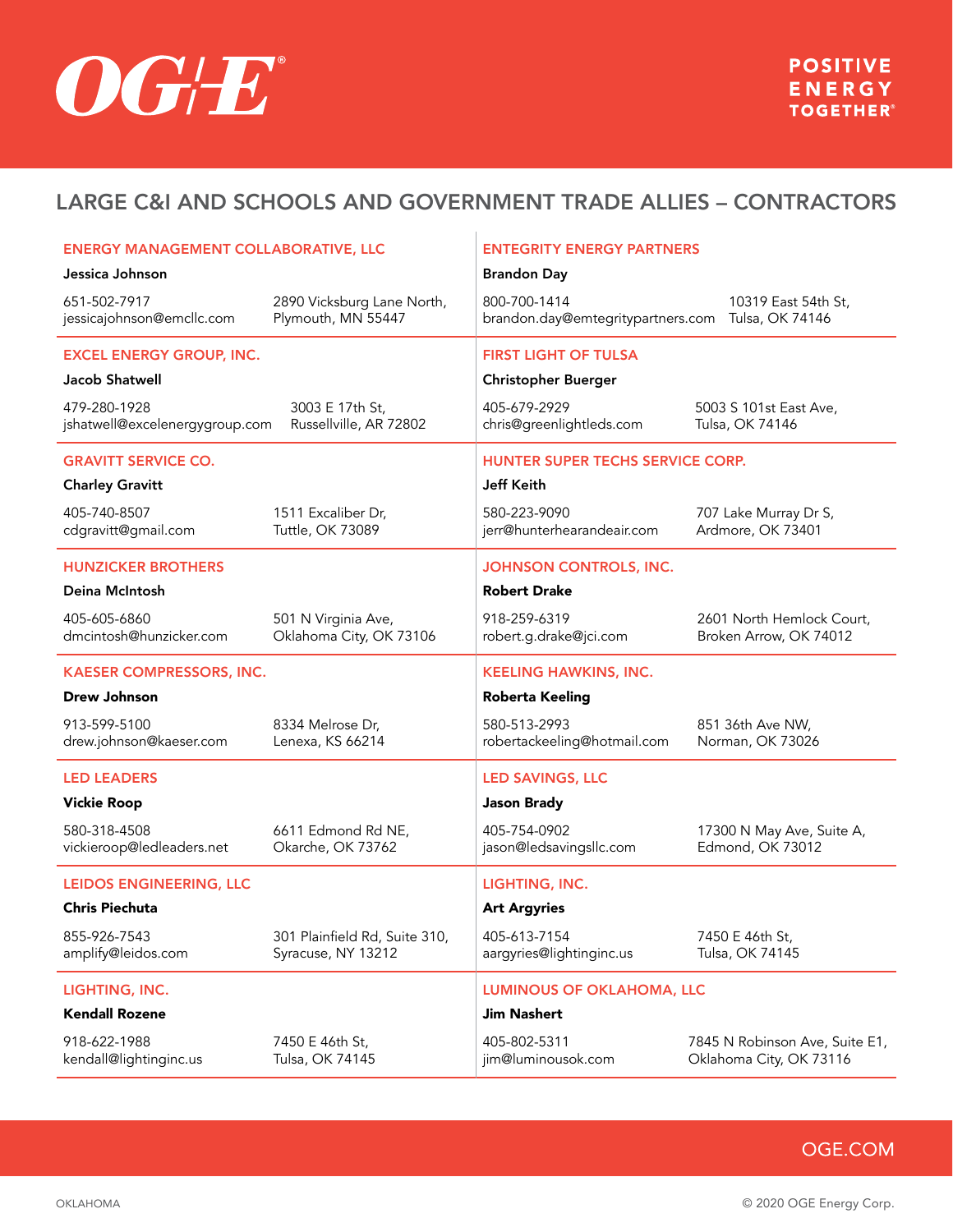

| <b>MARSH ELECTRIC, LLC</b>                     |                                                          | <b>MR. GOODGASKET</b>                            |                                                          |
|------------------------------------------------|----------------------------------------------------------|--------------------------------------------------|----------------------------------------------------------|
| <b>Patrick Marsh</b>                           |                                                          | <b>Shane Shane</b>                               |                                                          |
| 405-250-1705<br>marshelectricllc@outlook.com   | 39212 W McArthur St,<br>Shawnee, OK 74804                | 501-416-1142<br>mrgoodgasket@gmail.com           | 10203 Jacksonville Cato Rd,<br>Sherwood, AR 72120        |
| <b>NEGAWATT PARTNERS, LLC</b>                  |                                                          | <b>OKLAHOMA LED</b>                              |                                                          |
| <b>Jay Morris</b>                              |                                                          | Sean O'Rourke                                    |                                                          |
| 806-778-7569<br>jaymorris@negawattpartners.com | 261 Amity Rd,<br>Hot Springs, AR 71913                   | 918-960-0388<br>sean@oklahomaled.com             | 10302 E 55th PI #A,<br>Tulsa, OK 74146                   |
| <b>OZARK LED, LLC</b>                          |                                                          | <b>RED RIVER GASKET</b>                          |                                                          |
| <b>Beth A Hodges</b>                           |                                                          | <b>Chris Bird</b>                                |                                                          |
| 417-889-0124<br>mike.mcclain@ozarkled.com      | 2241 E Bennett St,<br>Springfield, MO 65804              | 405-440-3288<br>chris@redrivergasket.com         | 14809 Metro Plaza Blvd, Suite 1,<br>Edmond, OK 73013     |
| <b>RENFRO ELECTRIC INC.</b>                    |                                                          | ROI ENERGY INVESTMENTS, LLC                      |                                                          |
| <b>Vic Meyer</b>                               |                                                          | <b>Michael Holman</b>                            |                                                          |
| 918-645-6581<br>vic.meyercpp@gmail.com         | 1100 S Cherokee St,<br>Muskogee, OK 74403                | 920-660-5995<br>mholman@roienergyinvestments.com | P.O. Box 394,<br>Fremont, WI 54940                       |
| <b>SCHNEIDER ELECTRIC</b>                      |                                                          | <b>SCHNEIDER ELECTRIC</b>                        |                                                          |
| <b>Cheryl Eschbach</b><br>480-346-5830         | 20830 N Tatum Boulevard, Suite 330,<br>Phoenix, AZ 85050 | <b>Jacob Verchick</b><br>480-346-5830            | 20830 N Tatum Boulevard, Suite 330,<br>Phoenix, AZ 85050 |
| rebates@ems.schneider-electric.com             |                                                          | jacob.verchick@ems.schneider-electric.com        |                                                          |
| <b>SCHNEIDER ELECTRIC</b>                      |                                                          | <b>SHAWVER AND SON, INC.</b>                     |                                                          |
| Jeanette Strickstein                           | 20830 N Tatum Boulevard, Suite 330,                      | <b>Brandon Harlow</b>                            |                                                          |
| 480-346-5830                                   | Phoenix, AZ 85050                                        | 405-249-3204                                     | 144 NE 44th St,                                          |
| rebates@ems.schneider-electric.com             |                                                          | bharlow@shawver.net                              | Oklahoma City, OK 73105                                  |
| <b>SINGH 360, INC.</b>                         |                                                          | <b>SPORTS INTERIORS</b>                          |                                                          |
| <b>Jerome Mallory</b>                          |                                                          | <b>Kris Fabrie</b>                               |                                                          |
| 404-663-4763<br>utility@singh360.com           | 879 Meander Ct,<br>Medina, MN 55340                      | 847-892-6956<br>krisf@sportsinteriors.com        | 2275 Half Day Rd, Suite 131,<br>Bannockburn, IL 60015    |
| <b>STAR LIGHTING AND SUPPLY, LLC</b>           |                                                          | <b>SWINK HEAT AIR AND ELECTRIC</b>               |                                                          |
| <b>William Hawkins</b>                         |                                                          | <b>Jarred Swink</b>                              |                                                          |
| 405-236-1519<br>cody@starlightingandsupply.com | 1429 W Main St,<br>Oklahoma City, OK 73106               | 580-226-3544<br>swinkelectric@brightok.net       | 14570 US Highway 70,<br>Ardmore, OK 73401                |